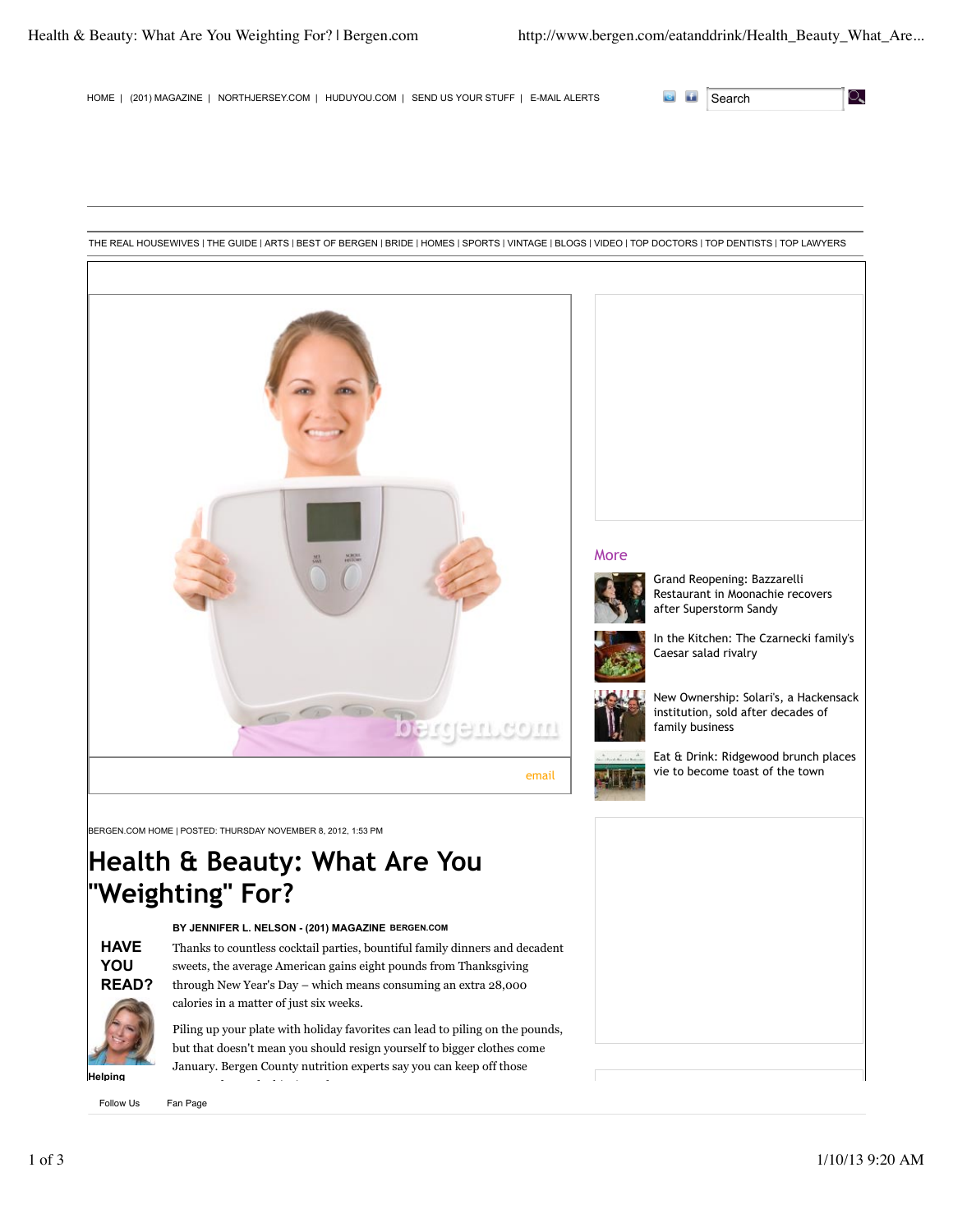model Emme to join Memories Live fundraiser

The first step: Stop referring to the weeks surrounding Thanksgiving, Christmas, Hanukkah and New Year's Eve as "the holidays," says Erin Spitzberg, registered dietitian, certified nutritionist and owner of Nutrition By Design in Oradell.

"Don't look at every office party or gathering with friends or family as a time to splurge and chalk it up to the holidays," Spitzberg says. "You will almost guarantee going up a size by the spring. The biggest mistake is thinking that it's acceptable to take a six-week vacation from your eating and exercise regimen just because it's the holiday season."

That doesn't mean skipping out on Thanksgiving dinner at Mom's or staying in on New Year's Eve. It may be impossible to maintain your normal exercise routine when the in-laws are in town or weekends are spent scavenging the mall for the perfect presents for everyone on your list. That's why Julie Balay, a registered dietitian in Cresskill, advises modifying your healthy lifestyle to accommodate the demands of the season – and keeping your expectations in check.

"You have to be realistic," she says. "It's going to be hard to lose weight this time of year, or to avoid eating all of the not-so-healthy foods served at parties or holiday dinners."

If you can't squeeze in your usual 30- to 60-minute gym sessions, aim for shorter bursts of activity throughout the day, whether it's taking a break from wrapping gifts to jump rope, going for a short walk or jog while the pies are baking, or challenging your nieces and nephews to a boxing match on the Wii.

If you have your sights sets on maintaining your current weight – while still savoring a slice of Mom's famous pecan pie – rest assured it can be done. First identify your must-have splurges, and then plan ahead. If it's just not Christmas without baking sugar cookies with your kids, plan to savor one or two before packing up the rest as gifts for family and friends.

"When you're confronted with a food, ask yourself if the calories are really worth it," Balay advises. "Save your indulgences for your absolute favorite treats that only come around once a year, and enjoy them in moderation."

Budget calories ahead of time with a healthy breakfast (think filling fiber, like oatmeal) and a salad loaded with veggies for lunch before Thanksgiving or Christmas dinner.

"You never want to fast all day before heavy holiday meals," Balay says. "If you're starving by the time you arrive to a party, you are going to overeat."

Above all, don't hide the scale in the closet for six weeks or conveniently lose your gym membership card until after New Year's Day. Whether you maintain a food journal, frequent your favorite weight loss message boards or step on the scale once a week, don't let unwanted pounds creep up on you.

"Holidays or not, you have to continue eating well and exercising – even if you have to modify your routine," Spitzberg says. "For most people, accountability is key."

## **Beverage Blitz**

Food isn't the only diet and exercise saboteur this season: Most holiday meals come complete with cocktails that are high in calories and short on nutritional value. Skip sugary mixed drinks in favor of things like wine or a

rum and diet comes and alternate alternate alternate alcoholic beverages with water or seltzer to Follow Us Fa<br>Follow Us Fan Page